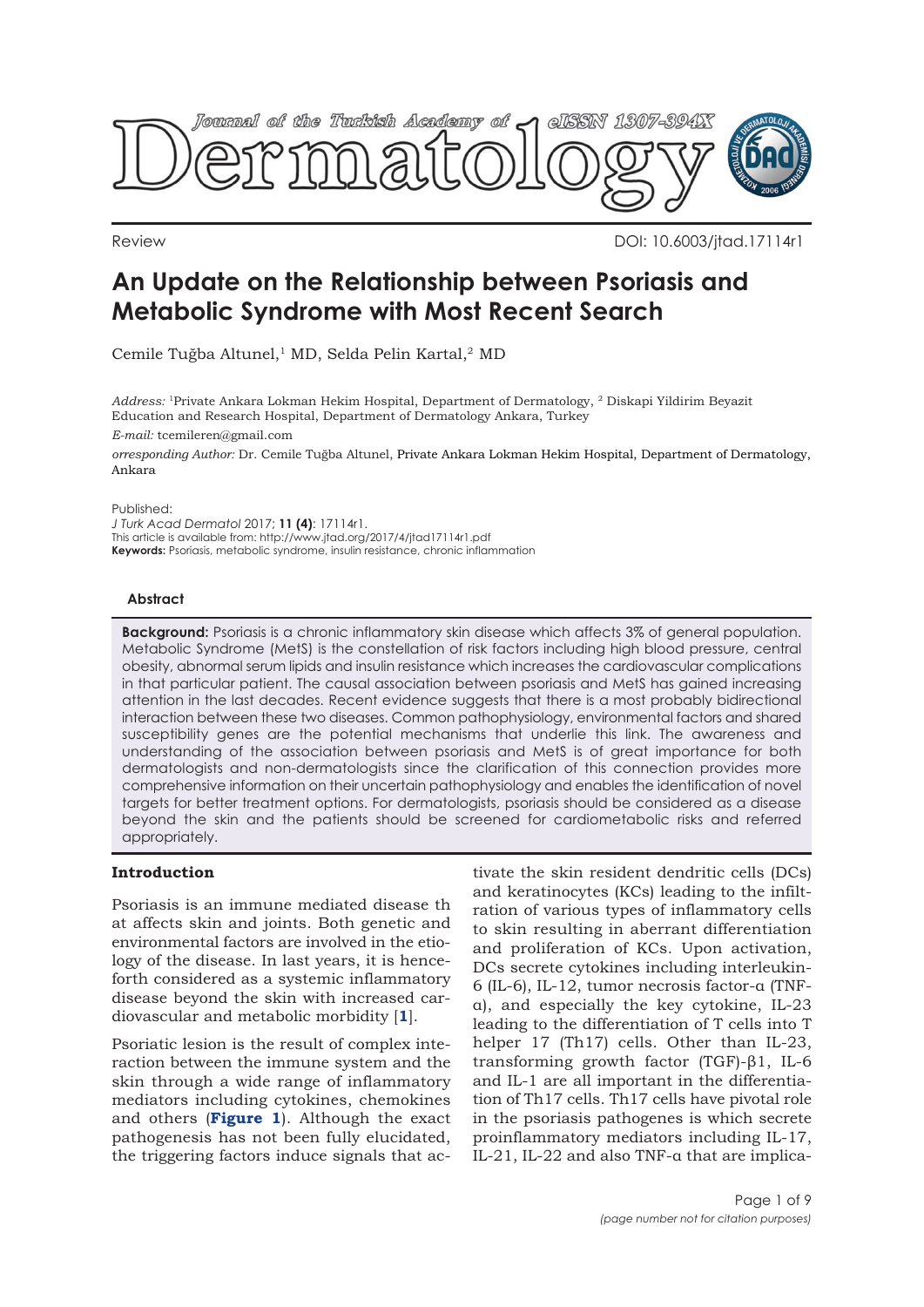<span id="page-1-0"></span>

**Figure 1.** Schematic model of the interplay of cytokines and effector cells in psoriasis pathogenesis (Note: Due to the redundancy and pleiotropic effects of cytokines, the key interactions are depicted in this model)

ted in the perpetuation of psoriatic inflammation. IL-17, may also be secreted from many other cells, promotes neutrophil activation, angiogenesis and secretory responses of KCs. Additionally, IL-22 is important in the inhibition of KC differentiation, hyperproliferation of KCs and angiogenesis. TNF-α is one of key cytokines in psoriasis pathogenesis that induces Th17 cell and KC responses. On the other hand, KCs are actively involved in the inflammatory process. Triggering factors may result in the gain of function mutations in KCs including CARD14 (caspase recruitment domain family, member 14) mutations. Through activation, KCs are able to secrete various mediators including IL-8, IL-23, IL-1 and IL-6 that stimulate many types of inflammatory cells such as neutrophils, DCs and Th17 cells. Psoriatic inflammation is also characterized by an increase in IFN-γ and dysfunction of Treg lymphocytes. Certain HLA haplotypes and gene polymorphisms have been associated with such impairment in the immune response and susceptibility to psoriasis that points the genetic background of the disease [**[2,](#page-7-0) [3](#page-7-0)**]. Recent studies have highlighted the role of IL-18 in psoriasis as a proinflammatory cytokine that can be secreted from lesional KCs [**[4](#page-7-0)**].

Metabolic Syndrome (MetS) is the clustering of cardiometabolic risk factors including hypertension, central obesity, insulin resistance and dyslipidemia. Although different criteria exist, according to IDF consensus MetS is defined as the presence of central obesity (waist circumference  $\geq$  94 cm for males and  $\geq 80$  cm for females for Europids, Eastern Mediterranean and Middle East (Arab) populations) (if body mass index (BMI) is >30 kg/m2, central obesity can be assumed without measuring waist circumference) plus two of the following criteria:1) Raised triglycerides  $\geq 150$  mg/dL or receiving drug therapy for hypertriglyceridemia 2) Reduced high density lipoprotein (HDL) cholesterol <40 mg/dL in males or <50 mg/dL in females or receiving drug therapy for reduced HDL cholesterol 3) Raised blood pressure systolic ≥130 mmHg or diastolic ≥ 85 mmHg or receiving drug therapy for hypertension 4) Raised fasting plasma glucose  $\geq 100$  mg/dL, or previously diagnosed type 2 diabetes [**[5](#page-7-0)**].

Studies demonstrated that immune system is actively involved in the development of cardiovascular and metabolic diseases. Dysregulation in inflammatory responses and chronic systemic inflammation have been indicated as the central abnormalities in the pathogenesis of MetS and its components. Especially, the association of obesity with chronic low level inflammation is very well established. Elevation of proinflammatory cytokines and prothrombic factors such as plasminogen activator inhibitor-1 (PAI-1), disturbances in the adipose tissue metabolism and increased oxi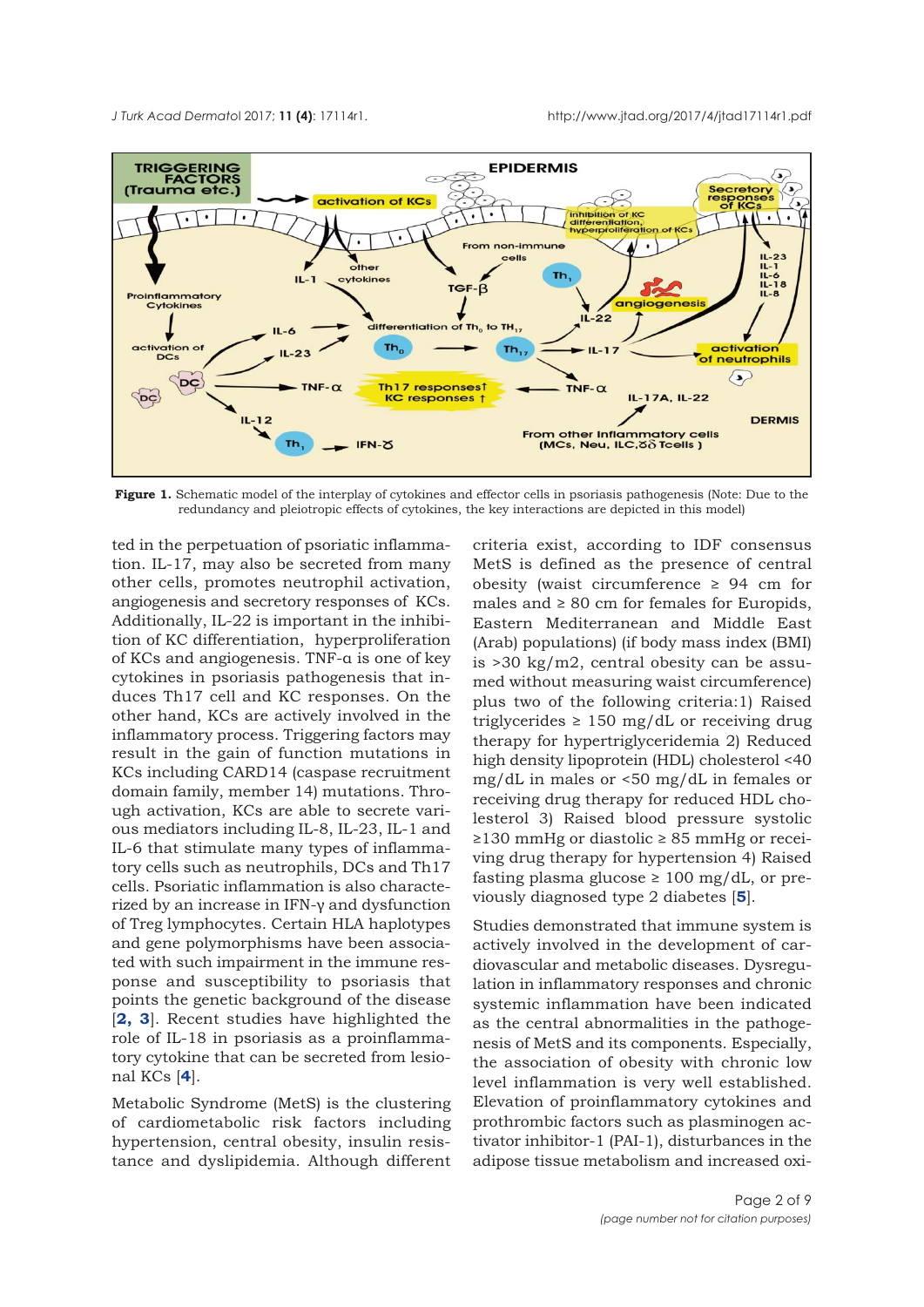dative stress are all well known features of MetS [**[1,](#page-7-0) [5](#page-7-0), [6](#page-7-0)**].

Besides, it seems that the individual components of MetS are capable of triggering the development of the others which results in the full formation of MetS. In other words, the impairment in metabolic functions may start one by one and the resultant disturbances may induce the deterioration of the other operating mechanisms. Indeed, hypertriglyceridemia may be induced by insulin resistance and the obesity-induced adipose tissue inflammation may promote endothelial dysfunction and hyperlipidemia through the secretion of proinflammatory molecules and vasoactive substances [**[5](#page-7-0)**].

The pathogenetic relation between psoriasis and MetS has been debated in last decades and subject to studies which provide evidence that these two diseases have common etiopathogenesis. In this short update, we provide an overview of current data on the etiologic link between psoriasis and MetS derived from the most recent researches. We also cover the issues that might have useful implications in the dermatology setting.

## **Evidence Regarding the Relation between Psoriasis and MetS**

The relationship between psoriasis and MetS has been confirmed with several investigations [**[7,](#page-7-0) [8](#page-7-0)**]. However, studies revealed inconsistent results regarding the relation of MetS to the disease characteristics of psoriasis (severity, duration, age at onset, etc.) [**[8](#page-7-0), [9](#page-7-0)**]. Nevertheless, psoriasis has been suggested as an independent risk factor for MetS [**[10](#page-7-0)**].

This view is further strengthened by the fact that MetS accompanies psoriasis even in patients with mild disease or at the beginning of the disease [**[7](#page-7-0), [11](#page-7-0)**].

This relationship is obviously complex and most likely bidirectional. That is to say, the local disturbances in psoriatic skin may affect distant tissues resulting in generalized metabolic changes; or, oppositely, the secreted mediators from the tissues where the metabolic disturbances originate may provide a cytokine milieu which predisposes the patient to develop psoriasis or aggravate the established psoriasis. As there is a notable overlap between the pathogenesis of psoriasis and MetS, it is difficult to explain the exact origin of this interaction. It is also possible that once it begins the interaction proceeds in both directions [**[3, 4](#page-7-0)**].

Some authors indicate the insulin resistance as the major link in this connection [**[12](#page-7-0)**]. The insulin signalling and the lipid metabolism are reported as the first metabolic components to be disturbed in the psoriasis setting [**[7](#page-7-0)**]. Other studies found the central obesity as the most common component of MetS together with dyslipidemia in psoriasis patients [**[13](#page-7-0)**].

Finally, studies have already been shown that patients with autoimmune diseases such as diabetes have increased risk of having another autoimmune disease such as psoriasis [**[4](#page-7-0)**].

## **The Significance of the Relation between Psoriasis and MetS**

No matter where this interaction starts, it is crucial to be aware of the relationship between psoriasis and MetS since both diseases have the capacity to complicate the course of the other.

Obesity is reported to negatively affect the course of psoriasis and, weight loss in obese psoriasis patients has a positive impact on response to treatment by lowering the inflammatory burden [**[1](#page-7-0), [7](#page-7-0)**]. Whereas some antipsoriatic drugs may worsen the components of MetS (cyclosporine may induce hypertension, retinoids may have negative impact on lipid profile), some drugs used for MetS patients such as statins and beta blockers may aggravate psoriasis. On the other hand, positive metabolic effects may be observed with anti-TNF agents in psoriasis patients as they de crease the overall inflammation [**[4](#page-7-0), [6](#page-7-0)**]. Additionally, thiazolidinediones which are used as anti-diabetic agents have been reported to result in the improvement of psoriatic lesions [**[1](#page-7-0)**].

## **Common Pathogenic Problems to Psoriasis and MetS**

Many etiologic factors and pathologic disturbances including triggering environmental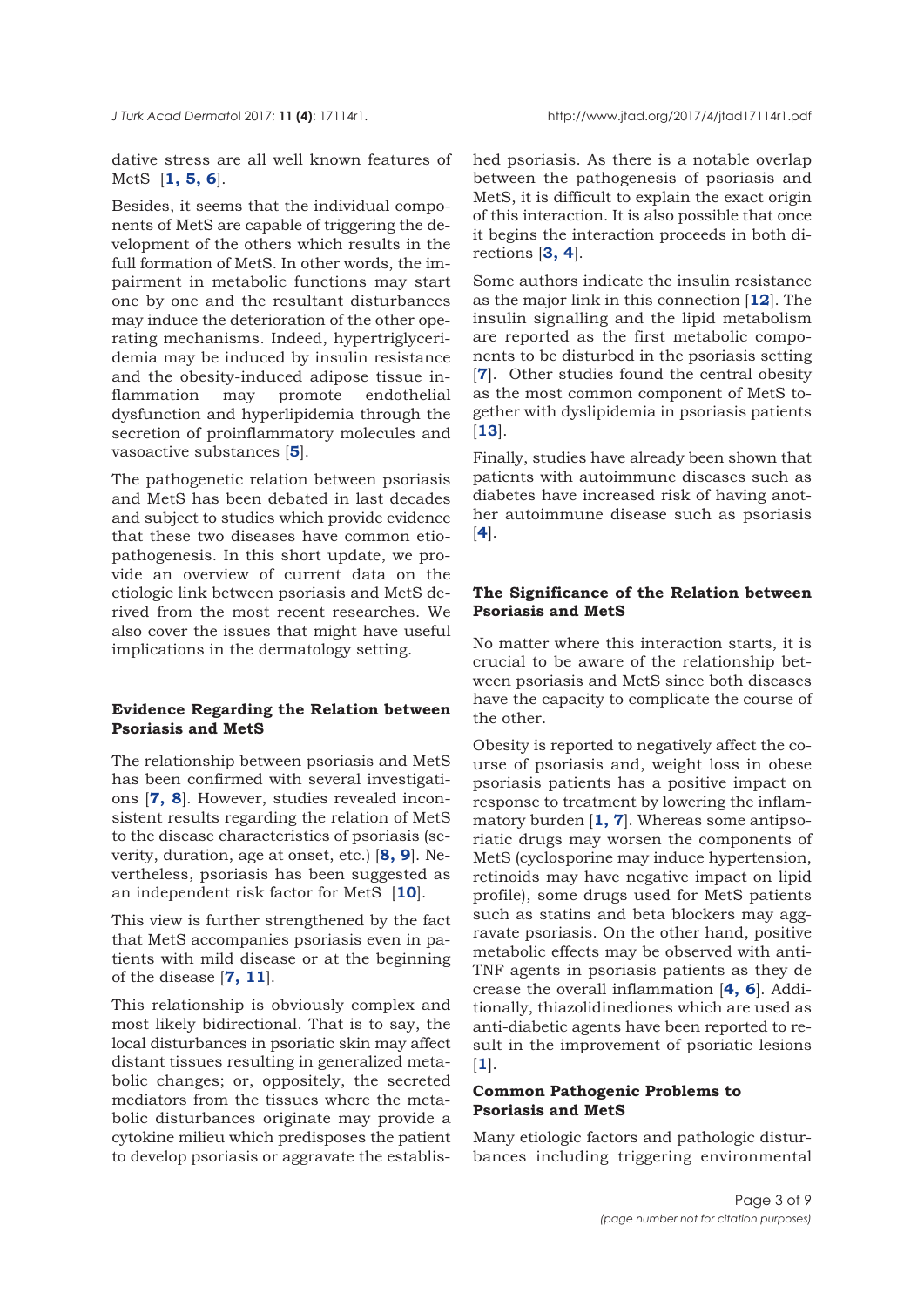factors, chronic low grade inflammation, signalling pathways that operate, overexpre ssion of certain genes,oxidative stress,hyperuricemia, dyslipidemia, insulin resistance, endothelial dysfunction and prothrombotic tendency are common to psoriasis and MetS [**[3,](#page-7-0) [5](#page-7-0), [7](#page-7-0)**]. Studies revealed that certain differentially expressed genes (DEGs) in psoriasis patients such as renin, CTLA4, CDKALI and PTPN22 genes are related with metabolic and cardiovascular diseases suggestinga shared genetic susceptibility for both conditions [**[1](#page-7-0), [12](#page-7-0), [13](#page-7-0)**].

Chronic low level inflammation has been suggested as the main pathogenetic background for both psoriasis and MetS. Almost all of the pathologic immune system changes that exist in cardiovascular diseases and MetS can be observed in psoriasis patients [**[1](#page-7-0)**]. Especially, TNF has been regarded as the major common offender in the pathologic cascade of these diseases [**[7](#page-7-0)**]. On the other hand, the pathologic action of adhesion molecules including intercellular adhesion molecule (ICAM)-1 and vascular cell adhesion molecule (VCAM)-1 is common to both psoriatic and atherosclerotic plaques. Additi onally,angiogenesis and endothelial dysfunction through vascular endothelial growth factor (VEGF) are characteristics to both psoriasis and atherosclerosis. The disturbances in the signalling pathways that operate in cardiovascular diseases can also contribute to the psoriasis pathogenesis. Finally, the impairment in insulin signalling and lipid metabolism is also present in psoriasis patients [**[1, 4,](#page-7-0) [6](#page-7-0)**]

As mentioned above, there is probably a twoway interaction between psoriasis and MetS that is described below.

#### **I. From Psoriasis to MetS**

Regarding the theory that psoriatic inflammation promotes the development of MetS, the local disturbances in immune mechanisms has been suggested to be generalized. Overexpressed proteins in the lesional skin have also been found to be upregulated in the serum of psoriasis patients. Correlatively, metabolic disturbances may start at skin level and extend to induce systemic impairments increasing the cardiovascular risks in these patients **[\(Figure 2](#page-4-0)**)[**[3, 4, 6](#page-7-0)**].

There is evidence that many of the cytokines and mediators involved in psoriasis pathogenesis have negative metabolic impacts.

Psoriasis - Obesity, Insulin resistance IL-6 has been suggested to be involved in the dysfunctional adipocytokine secretion, insulin resistance and cardiometabolic complications. Additionally, IL-8, which can be secreted from lesional KCs are reported to be involved in the development of insulin resistance and MetS [**[3, 4](#page-7-0)**]. Overexpression of IGF-1 in psoriatic lesions and increased IL-1β in psoriasis patients have both been suggested to be involved in insulin resistance and resultant metabolic disturbances [**[3,](#page-7-0) [4,](#page-7-0) [14](#page-7-0)**]. The key cells of psoriatic inflammation, Th17 and Th22 cells are also indicated in the development of insulin resistance and obesity [**[4](#page-7-0), [15](#page-7-0)**]. IL-18 that can be secreted from KCs and adipocytes is increased in psoriasis patients and involved in several metabolic complications including obesity, dyslipidemia and insulin resistance [**[4](#page-7-0)**].

Obesity is a very well known trigger for the formation of insulin resistance; however, the insulin resistance even in non-obese psoriasis patients reveals the fact that psoriatic inflammation is directly involved in metabolic complications. The role of psoriatic cytokine network through TNF-α, IL-6, adipokines and other mediators in the disturbance of insulin signalling is further supported by the significant correlation of insulin resistance with PASI scores [**[6,](#page-7-0) [16](#page-7-0)**].

Peroxisome proliferator-activated receptors (PPARs) are transcription factors which have important roles both in metabolic processes and immunity. Their activation has anti-inflammatory (reduction in production of IL-1, TNF-α and IL-17), anti-atherogenic and insulin sensitizer effects. Abnormal PPAR signalling is associated with obesity induced inflammation and, disturbance in lipid metabolism and insulin signalling. PPARs are also important in KC differentiation [**[1](#page-7-0)**]. In psoriasis patients, the contribution of the decrease in PPARα and γ signalling to the development of MetS has been disputed [**[17](#page-7-0)**].

Psoriasis is characterized by dysfunctional action of Treg cells which is also characteristic for MetS. In normal conditions, Treg cells prevent the development of insulin resis-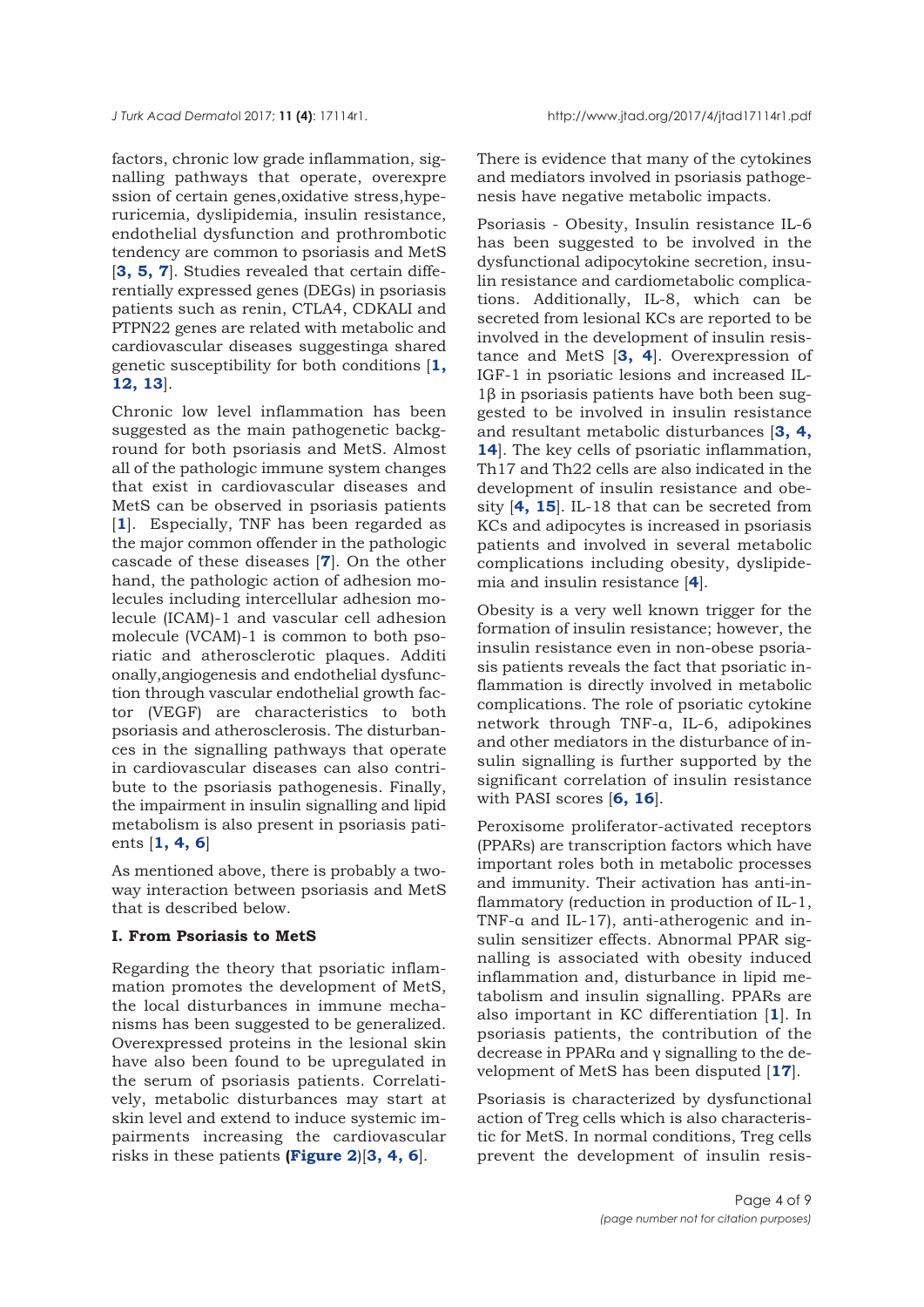<span id="page-4-0"></span>

**Figure 2.** Illustrative representation of the likely contribution of the factors which links psoriasis to MetS.

tance and MetS by anti-inflammatory actions on adipose tissue through PPAR-γ signalling [18]. It is suggested that the failure of the inhibitory effects of Treg cells in psoriasis may play part in the development of MetS [**[4](#page-7-0)**].

Other than immune system cells, adipose cells might also participate in the metabolic deterioration observed in psoriasis patients. Dysregulation of immune cell trafficking in lesional skin may disrupt the function of the immune cells in the adipose tissue of distant sites. Macrophages, neutrophils and other immune cells of subcutaneous adipose tissue secrete mediators that may result in dysfunctional action of visceral adipose tissue and result in tendency to obesity, insulin resistance and metabolic diseases in psoriasis patients [[19](#page-8-0)]. Indeed, communication between subcutaneous and dermal adipose tissue through psoriatic inflammatory network has been mentioned [**[4](#page-7-0)**].

Interestingly, several studies revealed that the prevalence and incidence of obesity is increased in psoriasis patients. The risk of obesity

increases with the severity of psoriatic inflammation [**[4, 6](#page-7-0)**].

Adipokines are substances that can be secreted from various cells including adipocytes and KCs. They have both immunologic and metabolic actions. Whereas some have protective properties (such as adiponectin), the others have negative metabolic impacts including insulin resistance and adipose tissue i nflammation (such as leptin, resistin). Impairment of adipokine signalling in psoriasis is suggested play a major role in increasing the metabolic risks in these patients [**[4,](#page-7-0) [20](#page-8-0)**].

## **Psoriasis-Endothelial Dysfunction and Hypertension**

Correlating with the severity of psoriatic inflammation, the increase in vasoactive substances including VEGF and adhesion molecules promotes the endothelial dysfunction and vascular complications [**[6](#page-7-0)**].

Disturbance of renin-angiotensin system (increased renin activity) and elevation of endot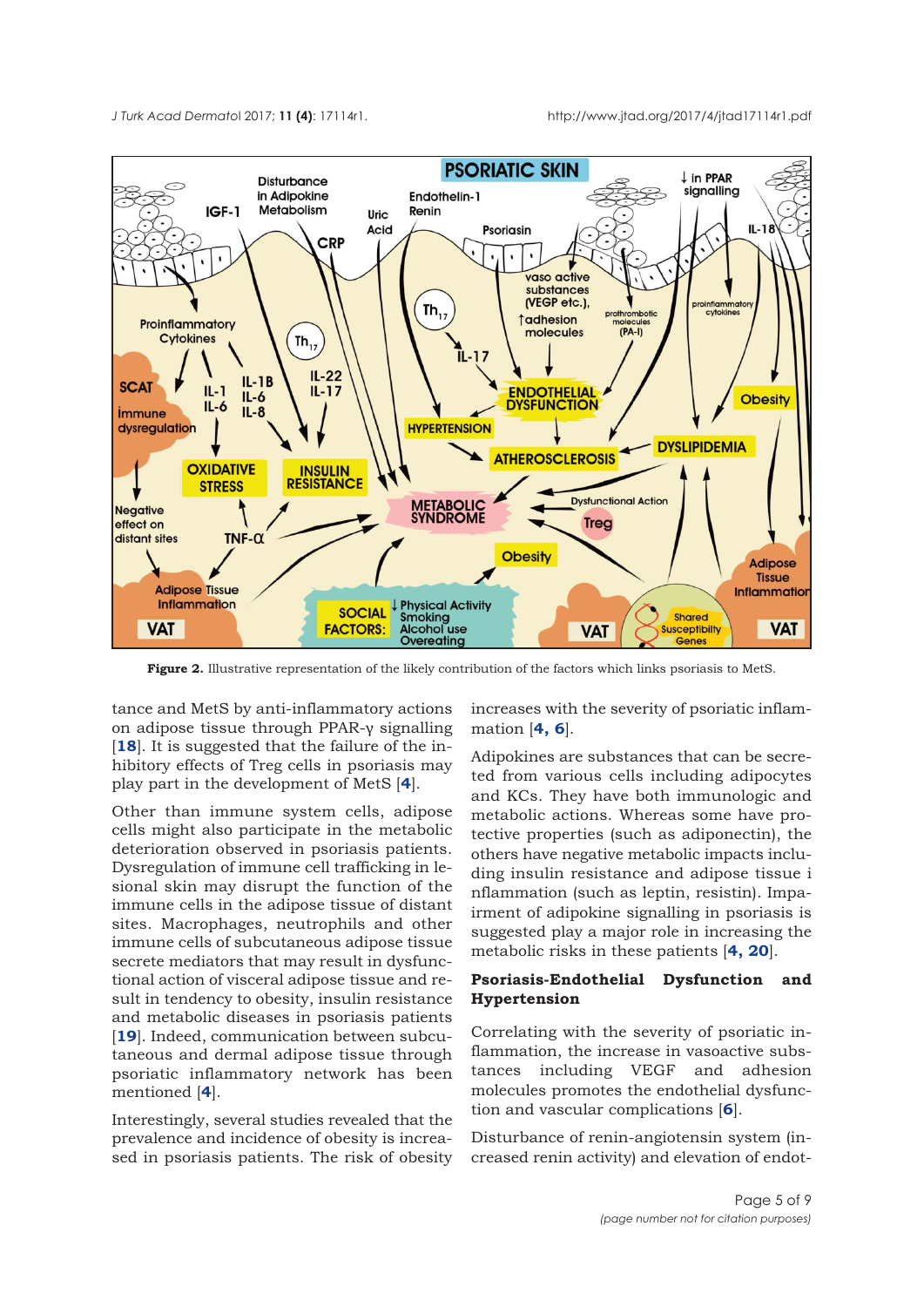helin-1 in psoriasis patients have been implicated in the development of hypertension [**[21](#page-8-0)**]. Proinflammatory cytokine network of psoriasis also contributes to the atherogenic changes in vascular tissue [**[16](#page-7-0)**]. Higher prevalence of hypertension in psoriasis patients may be partly due to the effect of IL-17 which can result in endothelial dysfunction [**[22,23](#page-8-0)**]. Angiotensinogen which is secreted from adipose tissue and indicated in hypertension may also take role in altered adipokine signalling that further complicates metabolic problems in psoriasis patients [**[6](#page-7-0)**].

#### **Psoriasis - Prothrombotic Activity**

Platelet activation and elevation of prothrombotic molecules including PAI-1 through the psoriatic inflammation are well known components of MetS and promote the development of atherosclerosis [**[24](#page-8-0)**].

## **Other molecules in psoriatic inflammation with metabolic roles**

Elevation of serum uric acid levels in psoriasis patients have been suggested as a risk factor for the development of MetS [**[25](#page-8-0)**].

C-reactive protein (CRP) which has proinflammatory effects can be induced by IL-6 and other inflammatory molecules. Elevation of CRP in psoriasis is suggested as a marker for cardiometabolic diseases in these patients [**[26](#page-8-0)**].

An anti-inflammatory molecule ghrelin is found to be decreased in MetS [**[5](#page-7-0)**]. Although the ghrelin levels are higher in psoriasis patients when compared to controls, the decrease in ghrelin levels as the PASI score increases may be related to the loss of protective mechanisms in severe disease [**[16](#page-7-0)**].

Psoriasin is a systemic proinflammatory molecule which is secreted from lesional KCs excessively and involved in the perpetuation of the psoriatic inflammation. This molecule has been demonstrated to play role in angiogenesis, endothelial dysfunction and induction of oxidative stress and other metabolic complications by promoting the formation of advanced glycation end products (AGEs) [**[27](#page-8-0)**].

## **Non-Immunologic Mechanisms that Link Psoriasis to Mets**

Other than all above mentioned immunologic mechanisms, psoriasis may predispose the patient to develop metabolic diseases through alterations in social habits including reduction in the physical activity, smoking, alcohol consumption and overeating [**[4, 6](#page-7-0)**].

### **II. From MetS to Psoriasis**

It has been suggested that each component of MetS may have an etiologic role in the development of psoriasis. Inflammatory mediators and hormone-like molecules secreted by the tissues affected from obesity, diabetes or atherosclerosis may predispose the patient to develop psoriasis in a genetically susceptible individual or may worsen the already existing psoriatic disease (**[Figure 3](#page-6-0)**) [**[1](#page-7-0)**].

Especially, the well-known chronic low level of inflammation associated with obesity is the accused mechanism that connects MetS to psoriasis. In obese patients, the inflammatory mediators produced by both adipose and nonadipose tissues result in the deterioration of adipose tissue metabolism through the activation of macrophages. The eventual inflammatory milieu characterized by increased cytokines including TNF-α, IL-6 and the disturbance of adipokine balance constitutes the fundamental problem for subsequent complications including insulin resistance and other diseases [**[3,](#page-7-0) [4](#page-7-0)**]. Indeed, obese patients have increased risk for the development of psoriasis in the future [**[28](#page-8-0)**]. The undesired effects of the disturbed adipokine balance (increased leptin, resistin and decreased adiponectin) in patients with MetS on the psoriatic inflammation have been mentioned [**[1](#page-7-0)**]. Vasoactive substances such as VEGF and adipokines such as leptin and visfatin are associated with angiogenesis and KC proliferation which are characteristic for psoriasis [**[29](#page-8-0)**]. In line with these reports, certain adipokines were found to increase Th17 response which is the predominant player in psoriasis pathogenesis [[30](#page-8-0)]. Additionally, IL-23 production from the adipose tissue of obese individuals may aggravate preexisting psoriasis or may trigger the development of psoriasis in a susceptible individual [**[31](#page-8-0)**]. On the other hand, obesity is associated with IL-17 overproduction through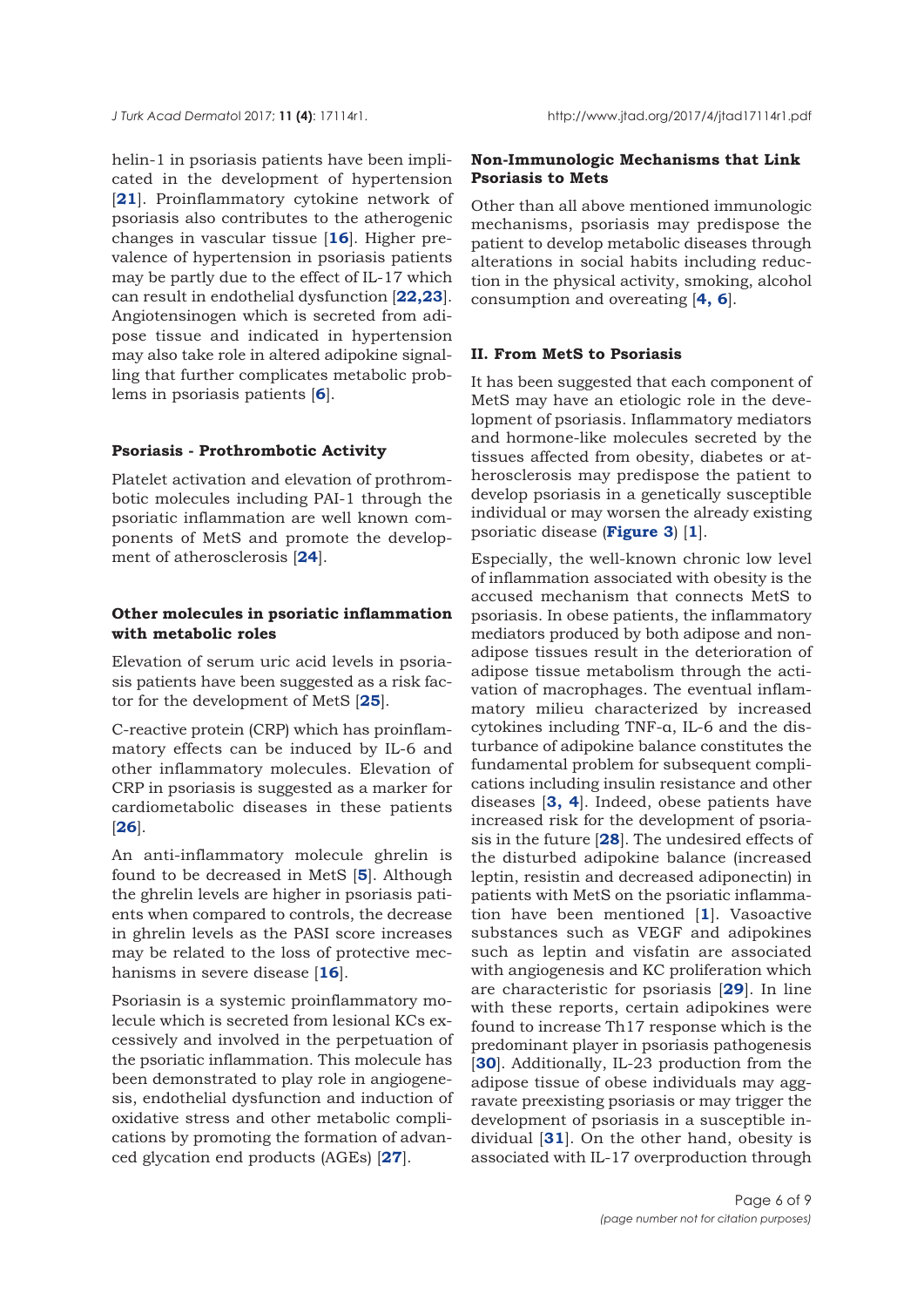<span id="page-6-0"></span>

Figure 3. Illustrative representation of the likely contribution of the factors which links MetS to psoriasis.

IL-6 which is the key molecule of psoriatic inflammation [**[32](#page-8-0)**]. The negative impact of de creased Treg cells in obesity on the development of psoriasis may be suggested [**[33](#page-8-0)**]. IL-18 which can be secreted from both KCs and adipocytes is increased in patients with MetS. IL-18 is involved in the enhancement of Th1 responses and has a remarkable role in psoriasis pathogenesis [**[34](#page-8-0)**].

As IL-1β inhibits keratinocyte differentiation through generation of insulin resistance, the possible unfavorable effect of systemic insulin resistance on the keratinocyte maturation may be proposed [**[35](#page-8-0)**]. Supportively, administration of systemic insulin sensitizers such as thiazolidinediones leads to the improvement of psoriasis lesions [**[1](#page-7-0)**].

A few years ago, hyperlipidemia, by activating the inflammatory cascade, has been indicated to increase the risk of psoriasis in patients even not on anti-hyperlipidemics [**[36](#page-8-0)**].

As mentioned above, PPAR signalling has many important roles in both metabolic and inflammatory processes. Altered PPAR signalling has been implicated in the chain of pathologic events including insulin resistance, dyslipidemia and adipose tissue inflammation which are characteristic for MetS. The involvement of PPAR pathway in differentiation of KCs and the improvement of psoriatic lesions by the administration of systemic PPAR agonists raise the possible contribution of defective PPAR signalling in the development of psoriasis in patients with MetS [**[1](#page-7-0), [17](#page-7-0)**].

## **Clinical Implications in Dermatology Setting**

From a dermatological perspective, psoriasis should be taken as a systemic inflammatory disease and the patients should be screened for cardiometabolic complications. Early detection of co-morbid diseases and interventions for MetS components not only will result in the reduction of overall morbidity and mortality, but also will likely improve the response to psoriasis treatments. Accordingly, psoriasis patients should be encouraged to increase physical activity, lose weight, minimize alcohol consumption and stop smoking. The use of TNF blockers may reduce metabolic risks to some extent and may be given where indicated. Finally, patients with high metabolic risks should be referred appropriately [**[4, 12](#page-7-0)**].

## **Conclusion**

As a conclusion, recent evidence points to a causal association between psoriasis and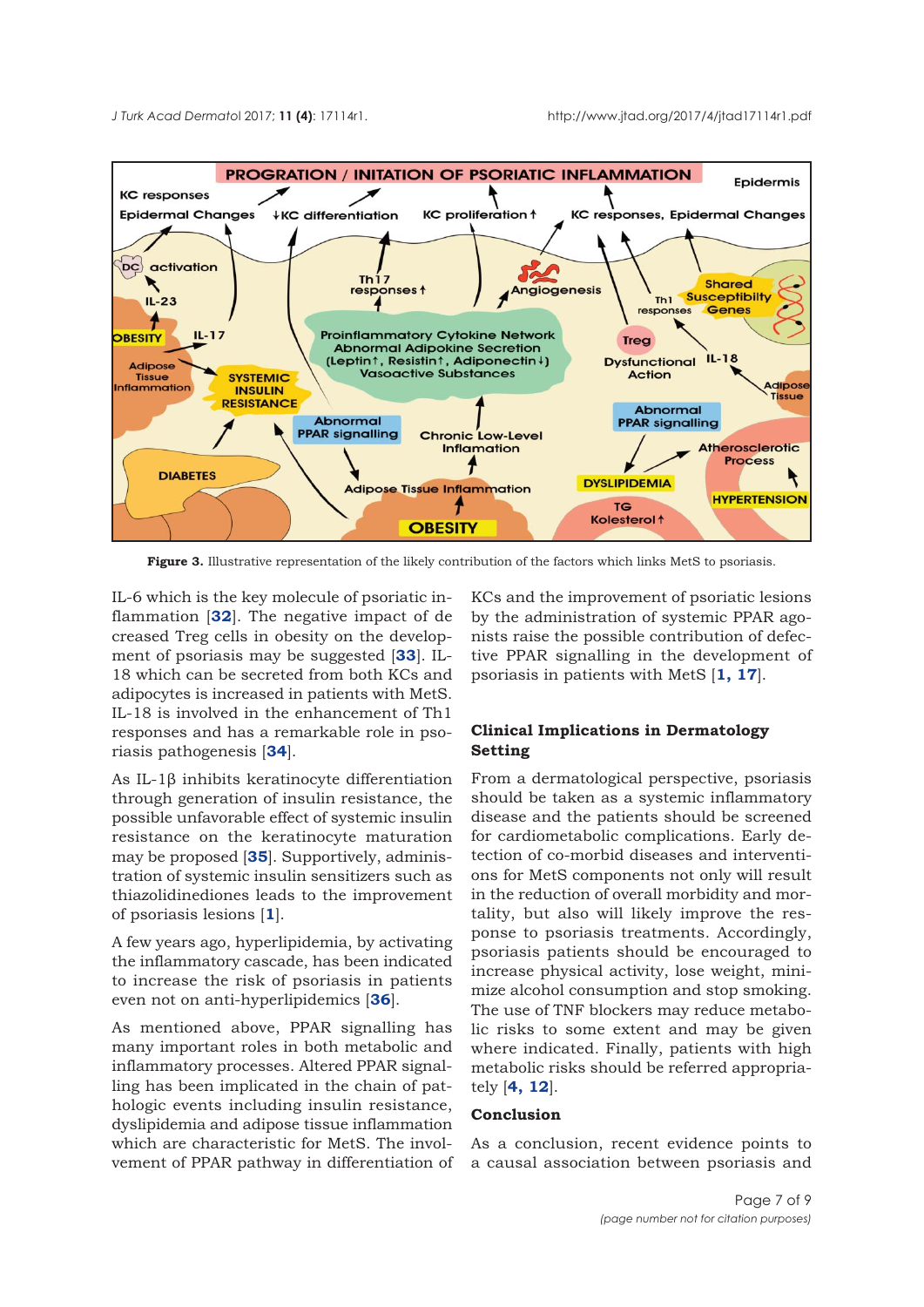<span id="page-7-0"></span>

MetS which is most probably bidirectional. Many factors including common pathophysiology, genetic background and environmental factors contribute to this association. Chronic inflammation and the disturbance of physiologic functions through intercellular communication have been suggested as the main mechanism for the link between psoriasis and MetS. The pathogenic process may start either in the setting of psoriasis or in a patient with MetS and then, trigger the development of the other. In other words, no matter where they reside, the continuous communication between immune cells (in skin or visceral tissues) and adipocytes (in subcutaneous tissue or visceral adipose tissue) and their negative impact on the function of each other seems to constitute the basis of this connection.

It is crucial for researchers to be aware of the association between psoriasis and MetS that it provides opportunity to have a more comprehensive knowledge on their complex etiopathogenesis, gives chance for the discovery of novel therapeutic targets and enables clinicians to implement large-scale treatment programs for these patients.

#### **Acknowledgements**

The figures of the paper are not taken from any other sources and have been created by the authors themselves.

#### **References**

- 1. Lima Ede A, Lima MM, Marques CD, Duarte AL, Pita Ida R, Pita MG. Peroxisome proliferator-activated receptor agonists (PPARs): a promising prospect in the treatment of psoriasis and psoriatic arthritis. An Bras Dermatol 2013; 88: 1029-1035. PMID: 24474126
- 2. Eberle FC, Brück J, Holstein J, Hirahara K, Ghoreschi K. Recent advances in understanding psoriasis. F1000Res 2016; 28; 5. pii: F1000. PMID: 27158469
- 3. Kartal SP, Altunel CT. Psoriasis and Metabolic Syndrome. J Turk Acad Dermatol 2015; 92: 1592r1.
- 4. Granata M, Skarmoutsou E, Trovato C, Rossi GA, Mazzarino MC, D'Amico F. Obesity, Type 1 Diabetes, and Psoriasis: An Autoimmune Triple Flip. Pathobiology 2017; 84: 71-79. PMID: 27639922
- 5. Srikanthan K, Feyh A, Visweshwar H, Shapiro JI, Sodhi K. Systematic Review of Metabolic Syndrome Biomarkers: A Panel for Early Detection, Management, and Risk Stratification in the West Virginian Population. Int J Med Sci 2016 ;13: 25-38. PMID: 26816492
- 6. Voiculescu VM, Lupu M, Papagheorghe L, Giurcaneanu C, Micu E. Psoriasis and Metabolic Syndrome scientific evidence and therapeutic implications. J Med Life 2014; 7: 468-471. PMID: 25713604
- 7. Pietrzak A, Grywalska E, Walankiewicz M, Lotti T, Roliński J, Myśliński W, et al. Psoriasis and metabolic syndrome in children: current data. Clin Exp Dermatol 2017; 42 :131-136. PMID: 28044372
- 8. Singh S, Young P, Armstrong AW. Relationship between psoriasis and metabolic syndrome: a systematic review. G Ital Dermatol Venereol 2016; 151: 663-677. PMID: 27589483
- 9. Milčić D, Janković S, Vesić S, Milinković M, Marinković J, Ćirković A, et al. Prevalence of metabolic syndrome in patients with psoriasis: a hospitalbased cross-sectional study. An Bras Dermatol 2017; 92: 46-51. PMID: 28225956
- 10. Albareda M, Ravella A, Castelló M, Saborit S, Peramiquel L, Vila L. Metabolic syndrome and its components in patients with psoriasis. Springerplus 2014; 3: 612. PMID: 25392783
- 11. Ali NM, Kuruvila M, Unnikrishnan B. Psoriasis and metabolic syndrome: a case control study. Indian J Dermatol Venereol Leprol 2014; 80: 255-257. PMID: 24823407
- 12. Madanagobalane S, Anandan S. Prevalence of metabolic syndrome in south Indian patients with psoriasis vulgaris and the relation between disease severity and metabolic syndrome: A hospital-based case-control study. Indian J Dermatol 2012; 57: 353-357. PMID: 23112353
- 13. Love TJ, Qureshi AA, Karlson EW, Gelfand JM, Choi HK. Prevalence of the metabolic syndrome in psoriasis: results from the National Health and Nutrition Examination Survey, 2003-2006. Arch Dermatol 2011; 147: 419-424. PMID: 21173301
- 14. Buerger C, Richter B, Woth K, Salgo R, Malisiewicz B, Diehl S, et al. Interleukin- 1β interferes with epidermal homeostasis through induction of insulin resistance: implications for psoriasis pathogenesis. J Invest Dermatol 2012; 132: 2206-2214. PMID: 22513786
- 15. Fabbrini E, Cella M, McCartney SA, Fuchs A, Abumrad NA, Pietka TA, et al. Association between specific adipose tissue CD4+ T-cell populations and insulin resistance in obese individuals. Gastroenterology 2013; 145: 366-374. e1-3. PMID:23597726
- 16. Ucak S, Ekmekci TR, Basat O, Koslu A, Altuntas. Comparison of various insulin sensitivity indices in psoriatic patients and their relationship with type of psoriasis. Y J Eur Acad Dermatol Venereol 2006; 20: 517-522. PMID: 16684277
- 17. Hegazy RA, Abdel Hay RM, Shaker O, Sayed SS, Abdel Halim DA. Psoriasis and metabolic syndrome: is peroxisome proliferator-activated receptor-γ part of the missing link? Eur J Dermatol 2012; 22: 622- 628. PMID: 22853971
- 18. Cipolletta D, Feuerer M, Li A, Kamei N, Lee J, Shoelson SE, et al. PPAR-γ is a major driver of the accumulation and phenotype of adipose tissue Treg cells. Nature 2012; 486: 549-553. PMID: 22722857